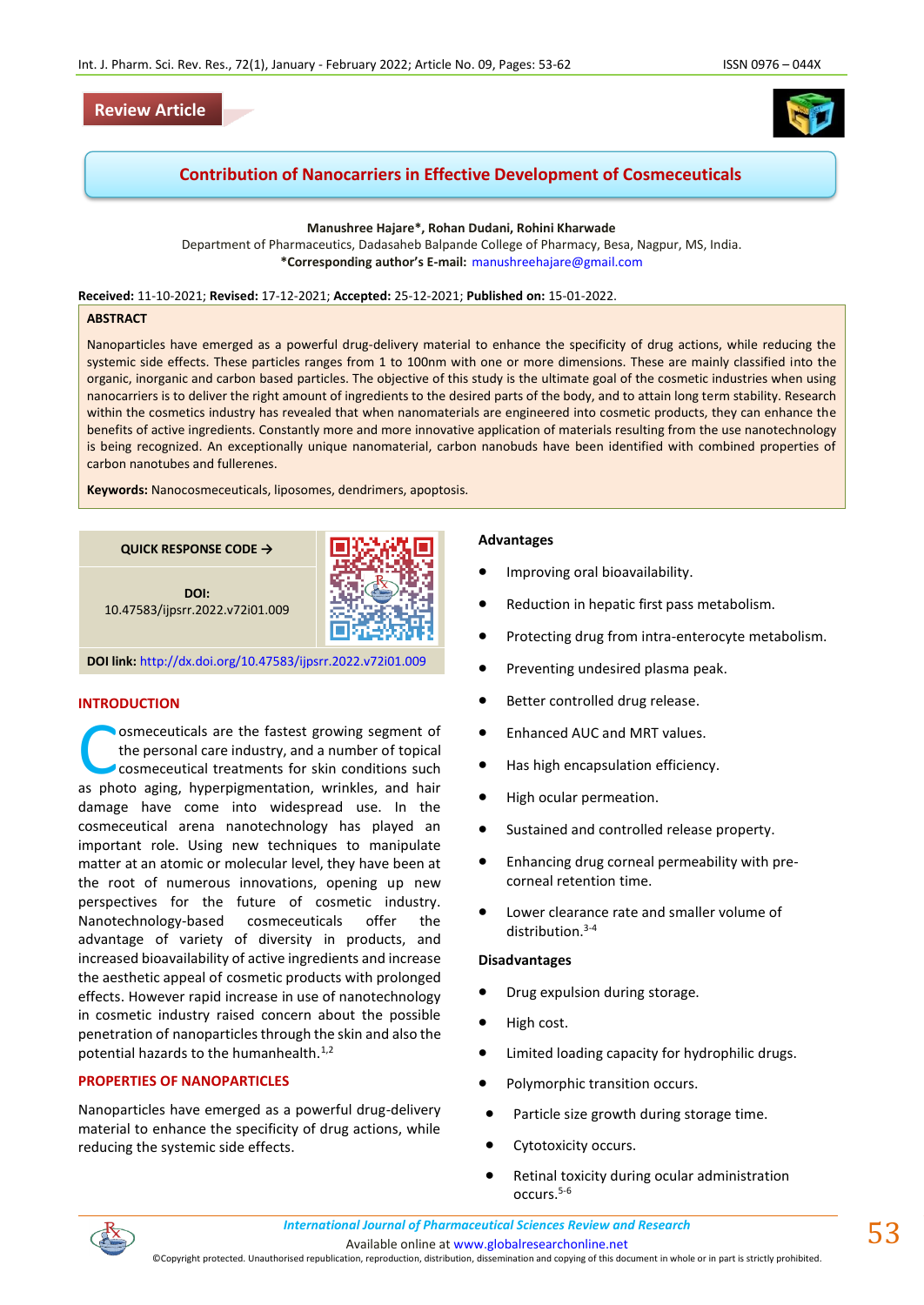#### **Ideal Properties of Nanocarriers**

- It should be biocompatible inert nontoxic and nonimmunogenic.
- Should be physically and chemically stable in invitro and in vivo conditions.
- Restrict drug distribution to non-target cells or tissues or organs and have uniform distribution.
- Controllable rate of drug release.
- Must allow minimal drug leakage during transit.

Drug release should not affect the drug.

# **CHARACTERISTICS FEATURES OF NANOPARTICLES**

The nanoparticles show enhanced properties such as high reactivity, strength, stability, etc. because of their various characteristics features.

### **Size**

Nanoparticles are particles between 1 and 100 nano meters in size and are made up of carbon, metal, metal oxides or organic matter. A nanoparticle can be a zero dimensional where the length, breadth and height is fixed at a single point for example nano dots, one dimensional where it can possess only one parameter for example graphene, which has two dimensional where it has length and breadth for example carbon nanotubes, three dimensional where it has all the parameters such as length, breadth and height for example goldnanoparticles.1,5

#### **Shape**

The nanoparticles are of different shape, size and structure. It can be spherical, cylindrical, tubular, conical, hollow core, spiral, flat, etc. or irregular. The surface can be a uniform or irregular with surface variations. Some nanoparticles are crystalline or amorphous with single or multi crystal solids either loose or agglomerated.

#### **Surface area**

As the size of the particle decreases, their surface area increases leading to an increase in their reactivity. Nanomaterials are highly reactive due to their high surface area-to-mass ratio, providing more area by weight for chemical reactions to occur. Research studies have revealed that because of this increased reactivity, some nanoscale particles may be potentially explosive and some are photoactive. For example, some nanomaterials such as nanoscale titanium dioxide and silicon dioxide may explode and if finely dispersed in the air and they come into contact with a sufficiently strong ignitionsource.<sup>8</sup>

# **Physical Properties**

The include optical property such as the colour of the nanoparticle, its light penetration, absorption and reflection abilities, and UV absorption in a solution or when coated onto a surface. It also includes the mechanical properties such as elastic, ductile, tensile strengths and flexibility that play a significant role in their application. Other properties like hydrophilicity, hydrophobicity, suspension, diffusion and settling characteristics are also taken into consideration. Electrical and magnetic properties such as conductivity, semi conductivity and resistivity has led a path for the nanoparticles to be used in various other applications.<sup>9</sup>

### **Chemical Properties**

The chemical properties such as the reactivity of the nanoparticles with the target and stability and sensitivity to factors such as moisture, atmosphere, heat and light determine its applications in manufacturing of cosmetic products. The anti- bacterial, anti-fungal, disinfection, and toxicity, properties of the nanoparticles are ideal for biomedical applications. Characteristics property such as corrosive, anti-corrosive, oxidation, reduction and flammability determine their respectiveusage.<sup>5,8</sup>

# **1. TYPES OF NANOCARRIERS**

Nanocarriers are classified mainly into two types organic and inorganic nanocarriers. Organic nanoparticles involves liposomes, niosomes, dendrimers, micelles, solid lipid nanoparticles, nano emulsion etc. Whereas inorganic nanoparticles involves metal based, metal oxide based and carbon-based nanoparticles.<sup>10-11</sup>

### **Liposomes**

Liposomes are concentric bi layered vesicles in which the aqueous volume is entirely enclosed by a hydrophobic lipid bilayer as depicted in **fig 1,**composed of natural or synthetic phospholipids which are GRAS (generally regarded as safe) products. The lipid bilayer of liposomes can fuse with other bilayers such as the cell membrane, which promotes release of its contents, making them useful for cosmetic delivery applications. To protect the drug from metabolic degradation, liposome encapsulates the drug and releases active ingredients in a controlled manner. Liposomes can deliver both hydrophilic and hydrophobic components and the size of liposomes varies from 15nm to several micrometer.

#### **Use of liposomes in Cosmetics**

In 1986 the first liposomal cosmetic product introduced in market was anti-aging cream called 'capture'. Powders (1988) where the first make-up product containing liposomes followed by mascara and other make-up products. Phosphatidylcholine is the key component of liposomes which has been used in various skin care formulations like moisturizer creams and so on and hair care products like shampoo and conditioner due to its softening and conditioning properties. As esterified essential fatty acid is present in the vegetable phospholipid they are used in cosmetics and dermatology.<sup>12</sup>

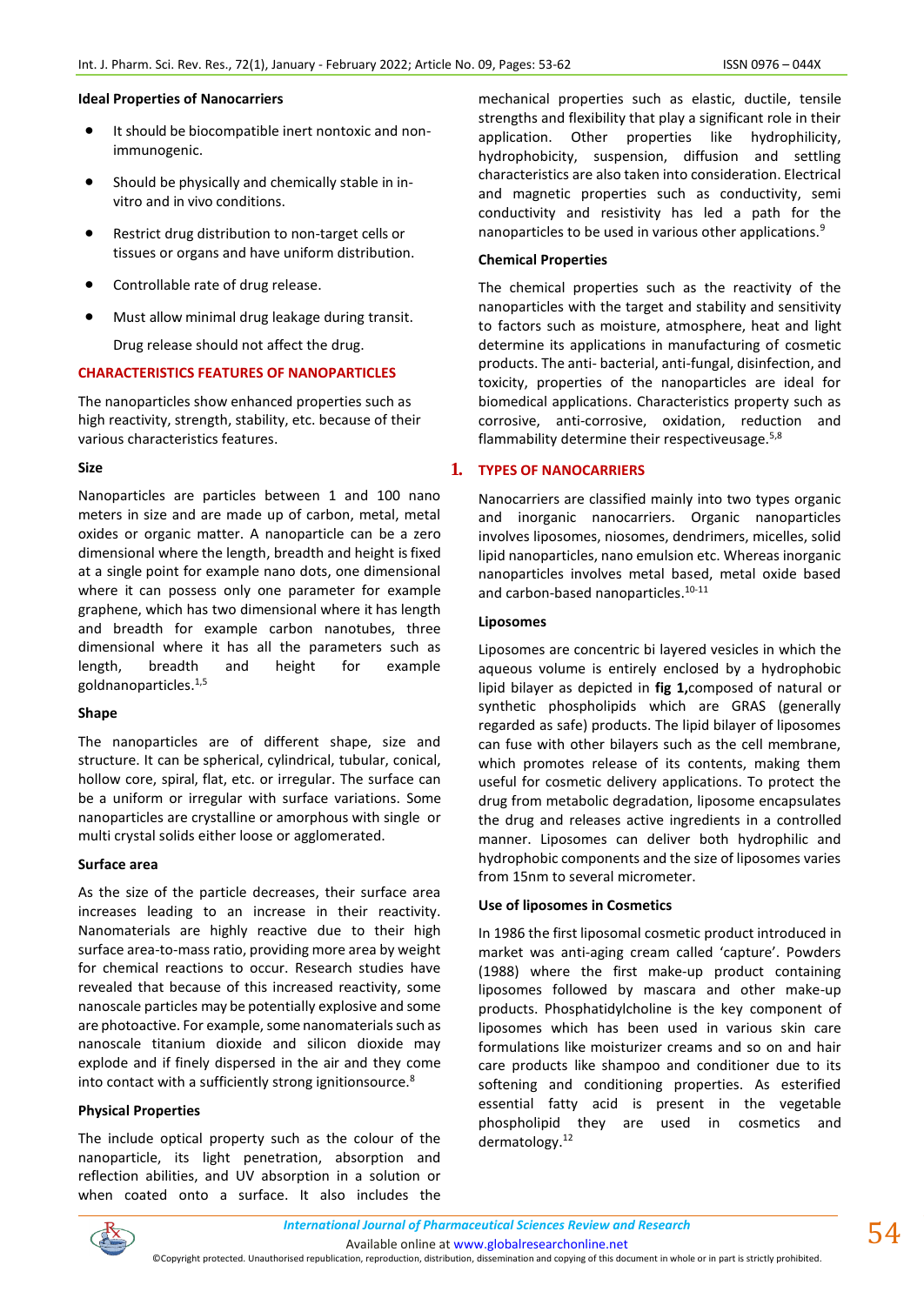

**Figure 1:** Structure of Liposome

#### **Niosomes**

Niosomes are defined as vesicles having a bilayer structure that are made up by self-assembly of hydrated non-ionic surfactants, with or without incorporation of cholesterol or their lipids. The niosomes have amphiphilic bilayer structure as shown below in **fig 2**, in a way that polar region is oriented outside and inside the vesicles where the hydrophilic drug will be entrapped and nonpolar region is formed within the bilayer where hydrophobic drug can be entrapped. Niosomes are suitable for delivery of both hydrophobic as well as hydrophilic compounds. Niosomes can be multilamellar or unilamellar vesicles in which an aqueous solution of solute and lipophilic components are entirely enclosed by a membrane which are formed when the surfactant macromolecules are organized as bilayer. Size ranges from 100 nm to 2 umin diameter. Size of small unilamellar vesicles, multilamellar vesicles, and large unilamellar vesicles ranges from 0.025–0.05 um, =>0.05 um, and 0.10 µm, respectively.



**Figure 2:** Structure of Niosome

# **Use of niosomes in cosmetics**

Niosome as a carrier in dermal drug delivery: noisome where used for dermatology purpose in 1975 in cosmetic industry. Lancome niosome launched the first niosomal cosmetic product i.e. anti-aging creams.

Niosomes are used in cosmetics and skin care applications since skin penetration Of ingredients is enhanced because it possesses the property of reversibly reducing the barrier resistance of the horny layer, allowing the ingredient to reach the living tissues at greater rate. Topical formulations of niosomes which are developed recently are local anesthesia, psoriasis, Hyperpigmentation, acne, etc. 8,13

# **Dendrimers**

Dendrimers are nano-sized, radially symmetric molecules with well-defined, homogeneous, and monodisperse structure consisting of tree-like arms or branches. Typical dendrimer structure consists of a core molecule, multiple layers or generations of branched molecules, and surface molecules.<sup>14</sup>

# **Use of dendrimers in Cosmetics**

The first synthetic procedure for producing these structures was published in 1978 by Vögtle, who used a procedure described as a "cascade" synthesis.

The various application of dendrimers in cosmeceuticals are due to their control release property. TDD systems were formulated using PAMAM dendrimers to assist the delivery of various cosmetic products.

The various patented dendrimers used in cosmetic are

Carbosiloxane dendrimer as surface treatment agent for powders comprising of skin care, hair care, antiperspirant, deodorant product or a UV-ray protective agent published on 2016 by Dow Corning to ray co Ltd.

Dendrimer with thiol function used as the antioxidant preservative in haircare, skin care and other makeup products was published on 2002 by lorealcompany.15-17

# **Micelles**

Nano micelles are typically spherical, but can sometimes take other shapes, such as cylinders and ellipsoids. The small size and shape of nano micellesis only possible due to the molecular geometry of the particle. The shapes formed also depend on the ionic strength, surfactant concentration, and pH strength of the solutions they are placed in nano micelles are formed when amphiphilic molecules assemble themselves to create a globular structure that is only around 5 to 100nm in diameter. The particles may be formed in aqueous or non-aqueous solutions where the nonpolar region forms the interior and the polar region forms the exterior. Because of this, nano micelles are able to take on both hydrophilic and hydrophobic agents.

# **Use of micelles in Cosmetics**

Micellar nanoparticles technology is considered as one of the efficient and latest nanotechnology- based cosmeceutical that has been enormously implemented in skin cleanser product segments Micellar nanoparticle (MNP) technology was invented in the mid-1990s Scientists at Novavax developed and patented MNP technology and subsequently rolled out the first nanoengineered transdermal lotion product in 2003.18-19

# **Nano Emulsion**

Nano emulsions are typically oil-in-water or water-in-oil



Available online a[t www.globalresearchonline.net](http://www.globalresearchonline.net/)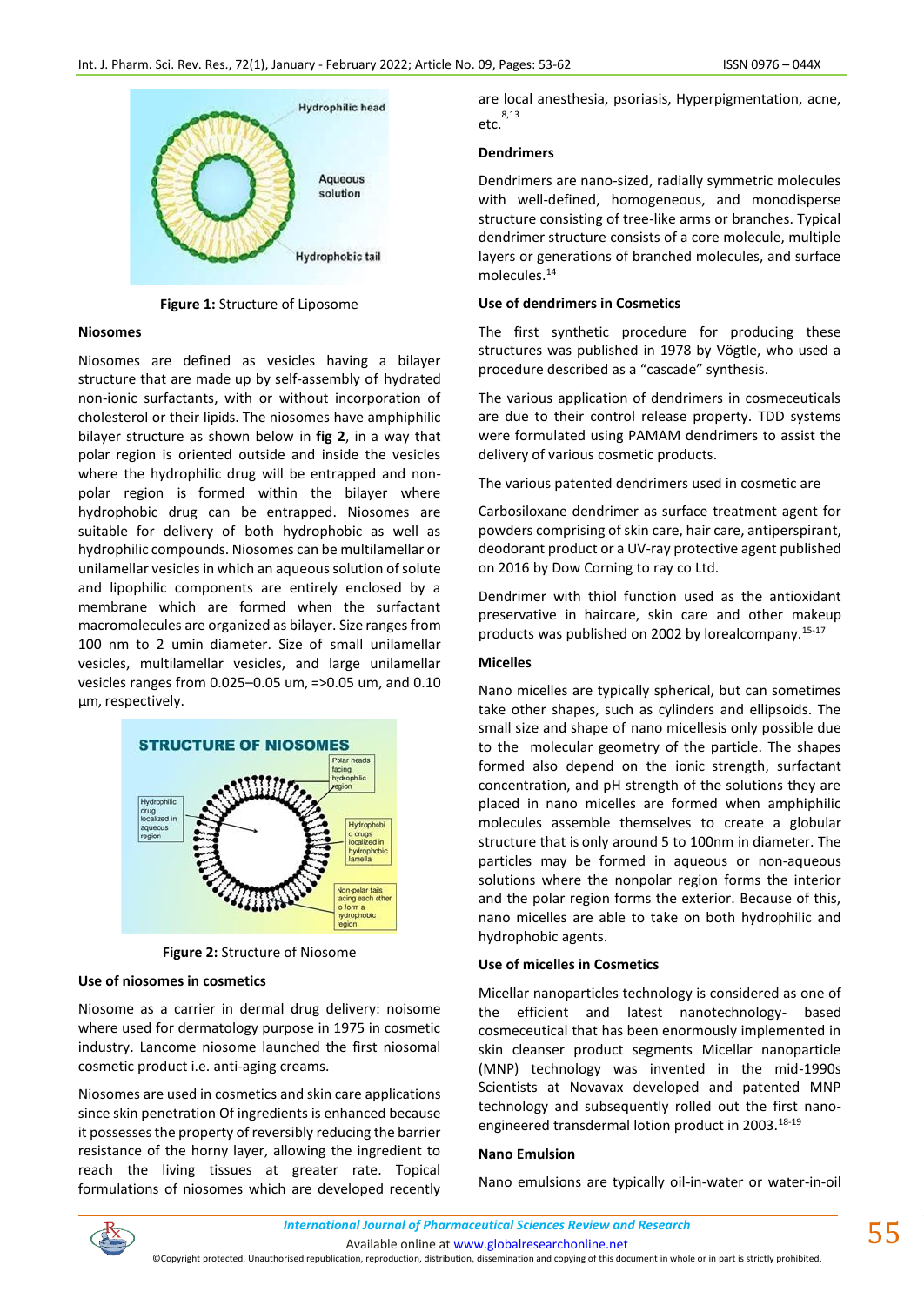colloidal dispersions, which contain droplets that range from a few nanometers to 200 nm in diameter. An increase in patent-protection activities related to nano emulsions shows growing industrial interest in it. The small size of the droplets can provide the desirable optical, stability, rheological, and ingredient delivery properties, which are superior to conventional emulsions. Nano emulsions tend to be transparent and stable. Nano emulsions could significantly influence the permeation profiles of molecules as a function of their physicochemical properties, and in particular, O/W nano emulsions significantly improved the permeation profiles of a polar ingredient in comparison to conventional emulsions.

### **Use of nano emulsions in Cosmetics**

Nano emulsions containing products are a growing market in cosmetics as they allow an enhanced delivery of active compounds. Nano-emulsions are attractive systems for use in the cosmetics, pharmaceutical, food, and other industries due to the properties described previously, such as their low amount of surfactant, stability against sedimentation/creaming, lack of toxicity or irritant characteristics, low viscosity, good appearance, and versatility of formulation as foams, creams, liquids, and sprays.<sup>20</sup>

### **Solid Lipid Nanoparticles**

SLNs are composed of a single layer of shells, and the core is oily or lipoidal in nature. The small size of SLNs ensures close contact with the stratum corneum, which increases the penetration of ingredients through the skin. They can help to increase the water content on the skin and can also act as potential UV blockers. NLCs can carry more active ingredients but SLNs can improve chemical stability. They exhibit easy scalability, in addition to their wellestablished production methods. They also show skin penetration improvement, biocompatibility and stability being an effective carrier deliveryagent.<sup>21</sup>

#### **Use of SLN in Cosmetics**

Solid lipid nanoparticles (SLN) were developed at the beginning of the 1990sThe application of SLN as physical sunscreens and as active carriers for molecular sunscreens has also been investigated. products. Solid lipid nanoparticles (SLN) have been introduced as carriers for active cosmetic ingredients and pharmaceutical drugs. It has been shown that they act as active carriers for sunscreens due to their particulate character, i.e. they represent physical sunscreens on their own.8,22

#### **Metal Based**

Nanoparticles that are synthesized from metals to nanometric sizes either by destructive or constructive methods are metal based nanoparticles. Almost all the metals can be synthesized into their nanoparticles [6]. The commonly used metals for nanoparticle synthesis are Aluminium (Al), cadmium (Cd), cobalt (Co), copper (Cu), gold (Au), iron (Fe), lead (Pb), silver (Ag) and zinc (Zn). The nanoparticles have distinctive properties such sizes as low as 10 to 100nm, surface characteristics like high surface area to volume ratio, pore size, surface charge and surface charge density, crystalline and amorphous structures, shapes like spherical and cylindrical and colour, reactivity and sensitivity to environmental factors such as air, moisture, heat and sunlight etc.

### **Use of Metal based Nanoparticles**

Gold and silver nanoparticles have been studied as a valuable material in cosmeceutical industry for their strong antibacterial and antifungal properties. These particles are widely used in cosmeceutical products like deodorant, face pack, antiaging cream, and so forth.

#### **Metal Oxide Based**

The metal oxide-based nanoparticles are synthesized to modify the properties of their respective metal based nanoparticles, for example nanoparticles of iron (Fe) instantly oxidises to iron oxide (Fe2O3) in the presence of oxygen at room temperature that increases its reactivity compared to iron nanoparticles. Metal oxide nanoparticles are synthesized mainly due to their increased reactivity and efficiency. The commonly synthesized are Aluminium oxide (Al2O3), Cerium oxide (CeO2), Iron oxide (Fe2O3), Magnetite (Fe3O4), Silicon dioxide (SiO2), Titanium oxide (TiO2), Zinc oxide (ZnO). These nanoparticles have possess an exceptional properties when compared to their metal counterparts**.**

#### **Use of Metal Oxide Based**

Some commercial skin care products containing nanoparticle are Facial moisturizer/facial cleanser containing AuNPs, ZnONPs, TiO2NPs, AgNPs used for Antibacterial/anti-inflammatory properties, prevention of skin ageing and restoring skin elasticity, Antiaging cream, around-eye cream containing AuNPs, AgNPs, ZnONPs and are used for Regeneration and rebuilding skin through improvement ability to penetrate across the skin by proteins which are responsible for stimulating cell to proliferation and collagen production and antioxidant protection, Sunscreens containing ZnONPs, TiO2NPs Protects skin from UVA and UVB sun rays.

#### **Carbon Based**

The nanoparticles made completely of carbon are knows as carbon based. They can be classified into fullerenes, graphene, carbon nano tubes (CNT), carbon nanofibers and carbon black and sometimes activated carbon in nano size.

#### **Fullerenes**

Fullerenes (C60) is a carbon molecule that is spherical in shape and made up of carbon atoms held together by sp2hybridization. About 28 to 1500 carbon atoms forms the spherical **s**tructure with diameters up to 8.2 nm for a single layer and 4 to 36 nm for multi-layered fullerenes.

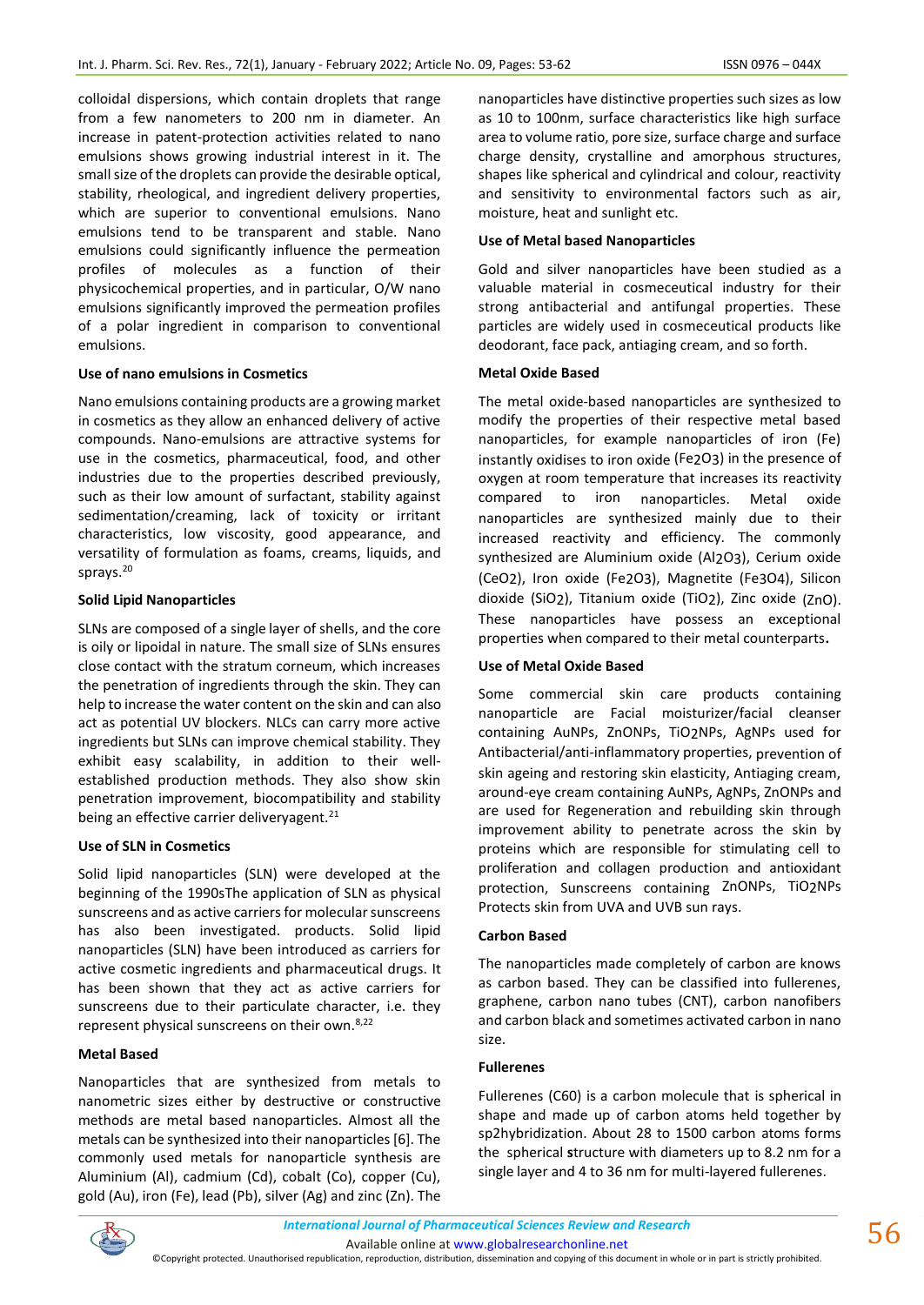#### **Graphene**

Graphene is an allotrope of carbon. Graphene is a hexagonal network of honeycomb lattice made up of carbon atoms in a two-dimensional planar surface. Generally, the thickness of the graphene sheet is around 1nm.

# **Carbon Nano Tubes (CNT)**

Carbon Nano Tubes (CNT), a graphene nanofoil with a honeycomb lattice of carbon atoms is wound into hollow cylinders to form nanotubes of diameters as low as 0.7 nm for a single layered and 100 nm for multi-layered CNT and length varying from a few micrometers to several millimeters. The ends can either be hollow or closed by a half fullerene molecule.<sup>23</sup>

# **Carbon Nanofiber**

The same graphene nano foils are used to produce carbon nanofiber as CNT but wound into a cone or cup shape instead of a regular cylindrical tubes.

# **Carbon black**

An amorphous material made up of carbon, generally spherical in shape with diameters from 20 to 70 nm. The interactions between the particles are so high that they bound in aggregates and around 500 nm agglomerates are formed.

# **Use of Carbon-Based Nanoparticles**

Carbon based nanoparticles are widely used in the sunscreen products. Other than this fullerenes have an important role in cosmeceuticals. It is used in products which give antioxidant as well as antiageing property. These carbon based nanocarriers are used in moisturizers, creams.<sup>24</sup>

# **NANOPARTICLES IN COSMECEUTICALS**

In the cosmetic arena it is believed that the smaller particles are rapidly absorbed into the skin and repair damage easily and more efficiently. Incorporation of nanotechnology in cosmetics **(chart 1)** is aimed at making incense of perfumes last longer, sunscreens to protect the skin, antiaging creams to fight back the years, and moisturizers to maintain the hydration of the skin. Some of the nano technology based innovations are nano emulsions (which are transparent and have some unique tactile and texture properties), nano capsules (which are used in skin care products), nano pigments (that are transparent and also increases the efficiency of sunscreen products), liposome formulations (which contain small vesicles consisting of conventional cosmetic materials that protect oxygen or light sensitive cosmetic ingredients), dendrimers, nanocrystals, solid lipid nanoparticles, carbon nanotubes, fullerenes, and niosomes. The primary advantages of using these nanoparticles in cosmeceuticals include the improvement in the stability of cosmetic ingredients (e.g., vitamins, unsaturated fatty acids, and some antioxidants) by encapsulating within the nanoparticles; efficient protection of the skin from harmful ultravioletrays; aesthetically pleasing products (e.g., in mineral sunscreens, using smaller particles of active mineral allows them to be applied without leaving a noticeable white coloured cast); targeting of active ingredient to the desired site and controlled release of active ingredients for prolonged effect at a particularsite.<sup>25-26</sup>



#### $Chart - 1$

#### **Skincare**

Nanotechnology is a novel arena with widely promising applications in the field of medicine and even cosmeceuticals too, especially pharmaceuticals for safe and targeted drug delivery. The skin is a phenomenal tool for investigation of nanocarriers for drug delivery for topical and dermatological application.27

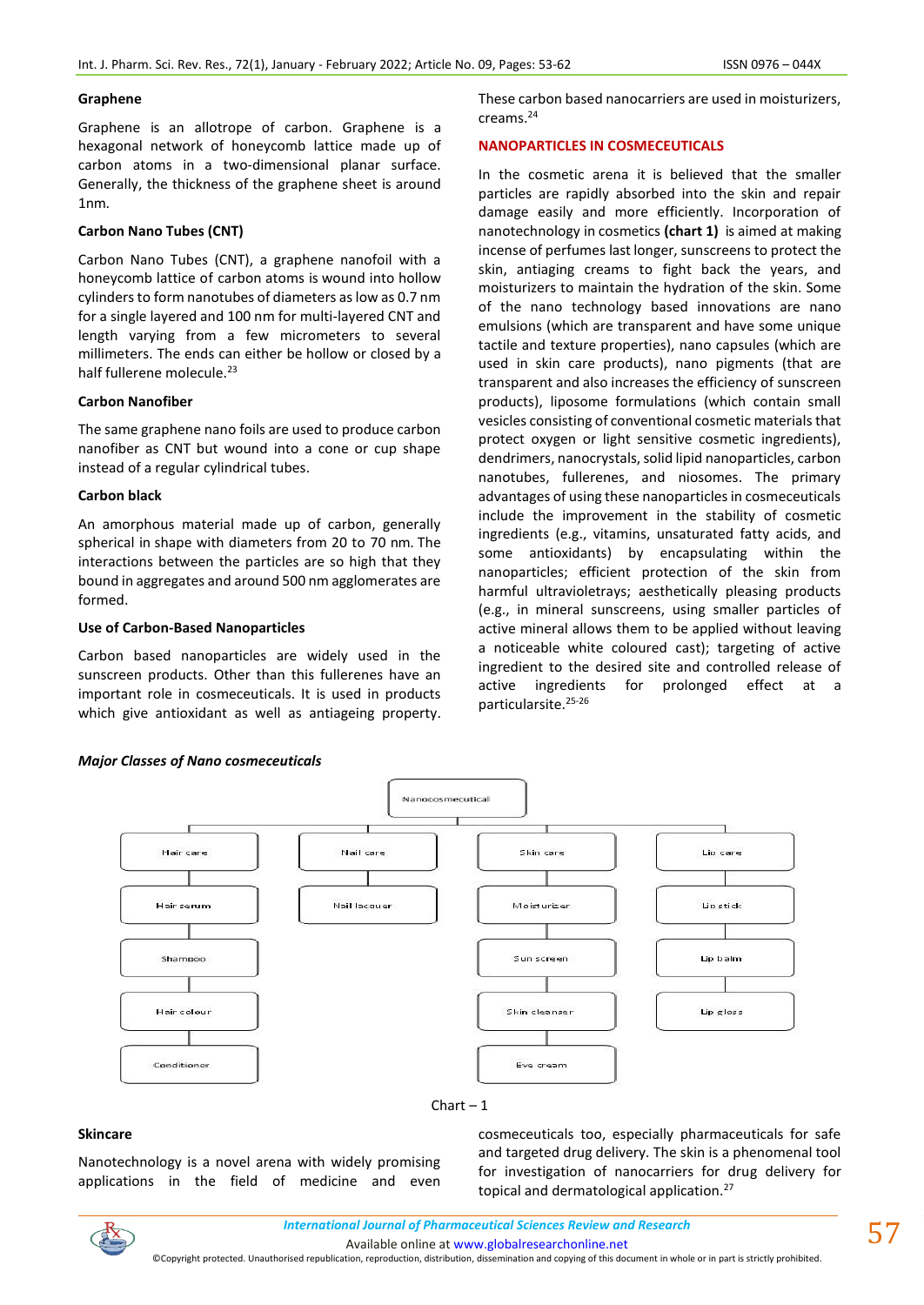#### **Sunscreen**

Sunscreen as in **fig 3**, that uses zinc oxide nanoparticles to block ultraviolet rays while minimizing the white coating on the skin. Sunscreen that uses nanoparticles generated by ivy plants. Recent research has shown that these ivy nanoparticles are more effective than oxide nanoparticles in blocking ultravioletrays.28-30



### **Skin care lotions**

These are those in which nutrients are encapsulated in nanoparticles suspended in a liquid, making up a nanoemulsion. The small size of the nanoparticles, compared to particles in various other conventional emulsions, allows the nanoparticles to penetrate deeper into the skin, delivering the nutrients to more layers of skin cells. Lotions that use nanoparticles called as ethosomes to deliver nutrients that promotes hairgrowth.<sup>32</sup>

# **Haircare**

Nanomaterials have potentially changed the ways in which hair cosmetics provide their benefits.

# **Shampoo**

Shampoos have incorporated nanomaterials **(fig 6)** in order to optimize resident contact time with the scalp and hair follicle, allowing active agents time to form a protective film, sealing moisture within the cuticles (i.e., preventing trans follicular water loss). This results in enhancing hair moisture, gloss and lubrication. The advantage of this formulation is that it does not destroy the cuticle of the hair fibers, but rather its nanosize allows for penetration into the hydrolipid emulsion layer.

# **Conditioners**

It significantly improves dry hair, after repeated shampooing. The emulsion allowed for hair to appear shiny, less brittle and non-greasy. Incorporation of nanomaterial into this formulation improves ingredient deposition into the hair and directly impacts amino acid synthesis and keratin formation **(fig 5)** in order to repair the damaged cuticle and cortex.

### **Skin creams**

Skin creams contains those proteins to derived from stem cells to prevent aging of the skin. These proteins are encapsulated in liposome nanoparticles which merge with the membranes of skin cells to allow delivery of the proteins at target site. These creams as shown below in **fig 4.** are used as an anti-aging and in treatment of acne.<sup>31</sup>







6 **Figure 5:** Conditioner **Figure 6:** Shampoo

### **Hair Color**

The majority of consumers purchase permanent hair dyes, a product that has gained significant popularity due to its lasting effect, ease of application and changeability (i.e., allows any color to be achieved)The use of nanotechnology to color hair dates back to when Greek and Roman civilizations were able to synthesize quantum dots within the hair shaft using a recipe of litharge, slaked lime and water to blackenhair. 33-34

#### **Hair Growth Stimulators**

Nanotechnology has become a promising drug delivery system, allowing for enhanced permeation into the hair pores with sustained effects. Zhou et al. reported that fullerene nanomaterials were capable of potentiating new hair growth and inducing new hair follicle formation within the dermis and human skin. The effect is thought to



Available online a[t www.globalresearchonline.net](http://www.globalresearchonline.net/)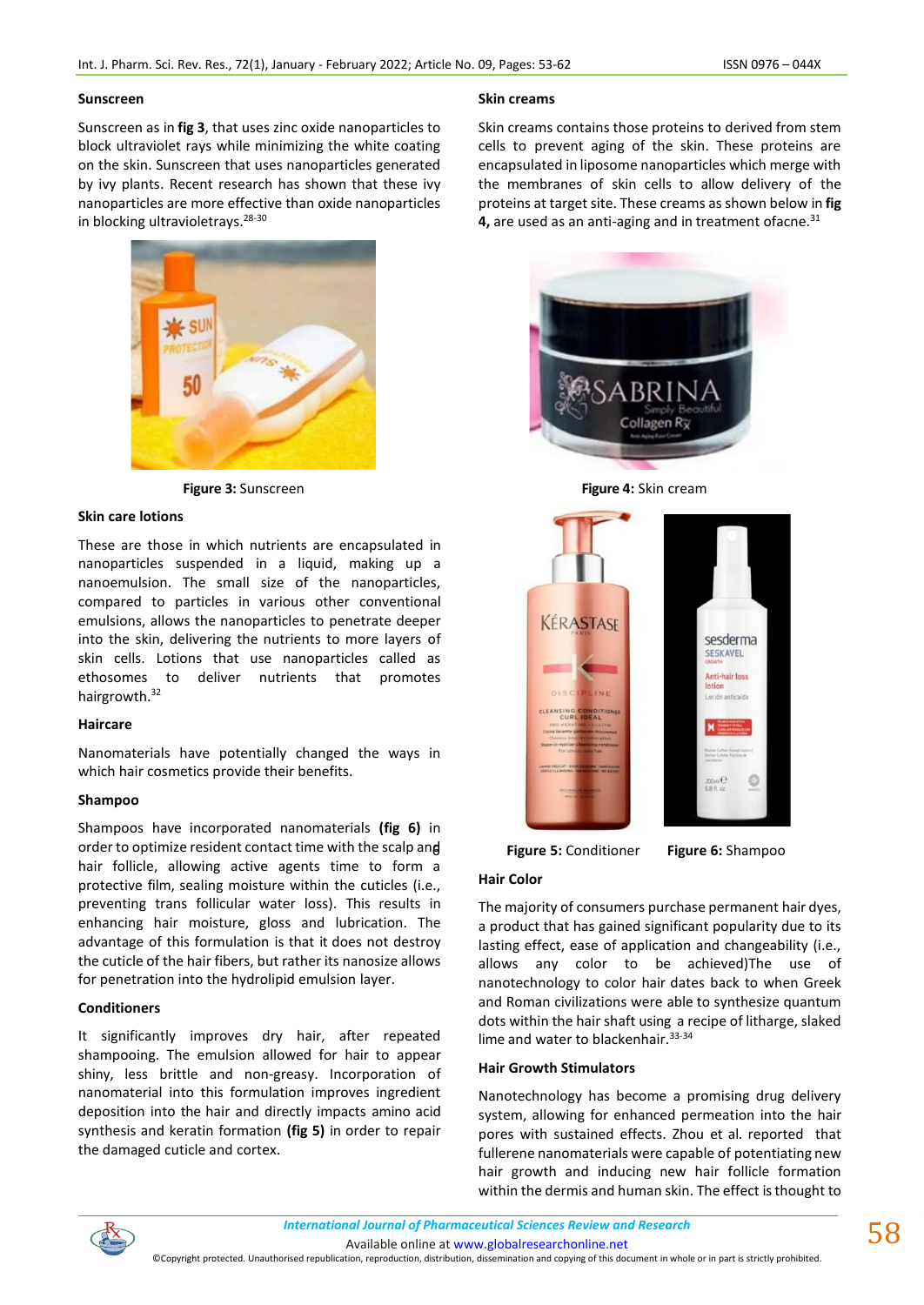be due to the ability of fullerenes to scavenge free radicals, inhibiting the oxidative stress associated with hair follicle apoptosis and aging. Nanomaterials are successful carriers for hair-altering ingredients, representing a potentially new therapeutic opportunity for hair loss and hairremoval. 35-36

#### **Lip care**

Lip care products in nano cosmeceuticals comprises of lipstick, lip balm, lip gloss, and lip volumizer. Nanoparticles can be incorporated into lipstick and lip gloss as shown in **fig 7 and fig 8** which will soothe the lips by preventing trans epidermal water loss. Wide range of colors using gold or silver nanoparticles is made by mixing in various compositional ratios and whose color can be maintained for a long period of time. Once applied, lip volumizer containing liposomes increases lip volume, hydrates and outlines the lips, and fills wrinkles in the lip contour and prevent the pigments from migrating or bleeding into the fine line oflips.<sup>37</sup>

# **Nail Care**

Nano cosmeceuticals-based nail care products have greater superiority over the conventional products in these days. The nail paints based on nanotechnology have merits such as improved toughness, fast dryness, durability, chip resistance, and ease of application because of elasticity. Nail paints **(fig 9)** having nanosized particles improve toughness, mar resistance, and impact resistance of the mammalian nails. It prevents from cracking, scratching, and also from chipping.<sup>8</sup>





**Figure 7:** Lip Balm **Figure 8:** Lipstick



**Figure 9:** Nail Polish

| <b>Product</b>                                                                        | <b>Proposed used</b> | <b>Manufacturer</b>                     | <b>Marketing claims</b>                                                                                                                                                                                                                                    |
|---------------------------------------------------------------------------------------|----------------------|-----------------------------------------|------------------------------------------------------------------------------------------------------------------------------------------------------------------------------------------------------------------------------------------------------------|
| Hydra flash Bronzer daily<br><b>Face Moisturizer</b>                                  | Moisturizer          | LANCOME                                 | Nanocapsules of pure vitamin E provide powerful<br>antioxidant protection. A light touch of self-tanner<br>ensures a natural, healthy glowing skin.                                                                                                        |
| Hydra Zen Cream                                                                       | Moisturizer          | LANCOME                                 | Containing Nanoencapsulated Triceramide s, Hydra Zen<br>helps restore perfect comfort and softness and renew<br>skin's healthy look. Protected from signs of daily stress<br>and fully hydrated, your skin is beautifully soft and<br>smooth all day long. |
| Nano in hand and nail<br>moisturizing serum and Foot<br><b>Moisturizing Serum</b>     | Moisturizer          | <b>NANO INFINITY</b><br><b>NANOTECH</b> | Fine crystals of ZnO nanoparticles will go straight into<br>skin tissue to prevent hand and nails from being hurt and<br>restore skin health                                                                                                               |
| Lancomerenergie Microlift                                                             | Antiwrinkle          | LANCOME                                 | Formulated with colloidal silica and soy protein<br>nanoparticles to provide the closest possible face-lift<br>effect.                                                                                                                                     |
| Revita Lift Anti Wrinkle and<br><b>Firming Face and Neck</b><br><b>Countour Cream</b> | Antiwrinkle          | LOREAL                                  | The Revitalift formula is enriched with Pro-Retinol A, a<br>powerful antiwrinkle agent, which is encapsulated in<br>nanosomes. Nanosomes penetrate deep into the<br>epidermis to work at the heart of wrinkles.                                            |
| <b>Revitalift Double Lifting</b>                                                      | Antiwrinkle          | LOREAL                                  | It contains nanosomes of Pro- Retinol A. Revitalift<br>Double Lifting is a unique dual action treatment that<br>instantly retightens skin and effectively fights wrinkles.                                                                                 |
| Eye Tender                                                                            | Antiwrinkle          | <b>KARA VITA</b>                        | contains nanospheres, delivers 13 bioactives including<br>wrinkle-reducing<br>peptides to stimulate<br>proven,<br>fibroblasts, build collagen, brighten skin, and reduce<br>inflammation for a younger, healthier appearance                               |

# **Various Nanotechnology Based Cosmeceuticasls Products In Market**



*International Journal of Pharmaceutical Sciences Review and Research International Journal of Pharmaceutical Sciences Review and Research*

Available online a[t www.globalresearchonline.net](http://www.globalresearchonline.net/)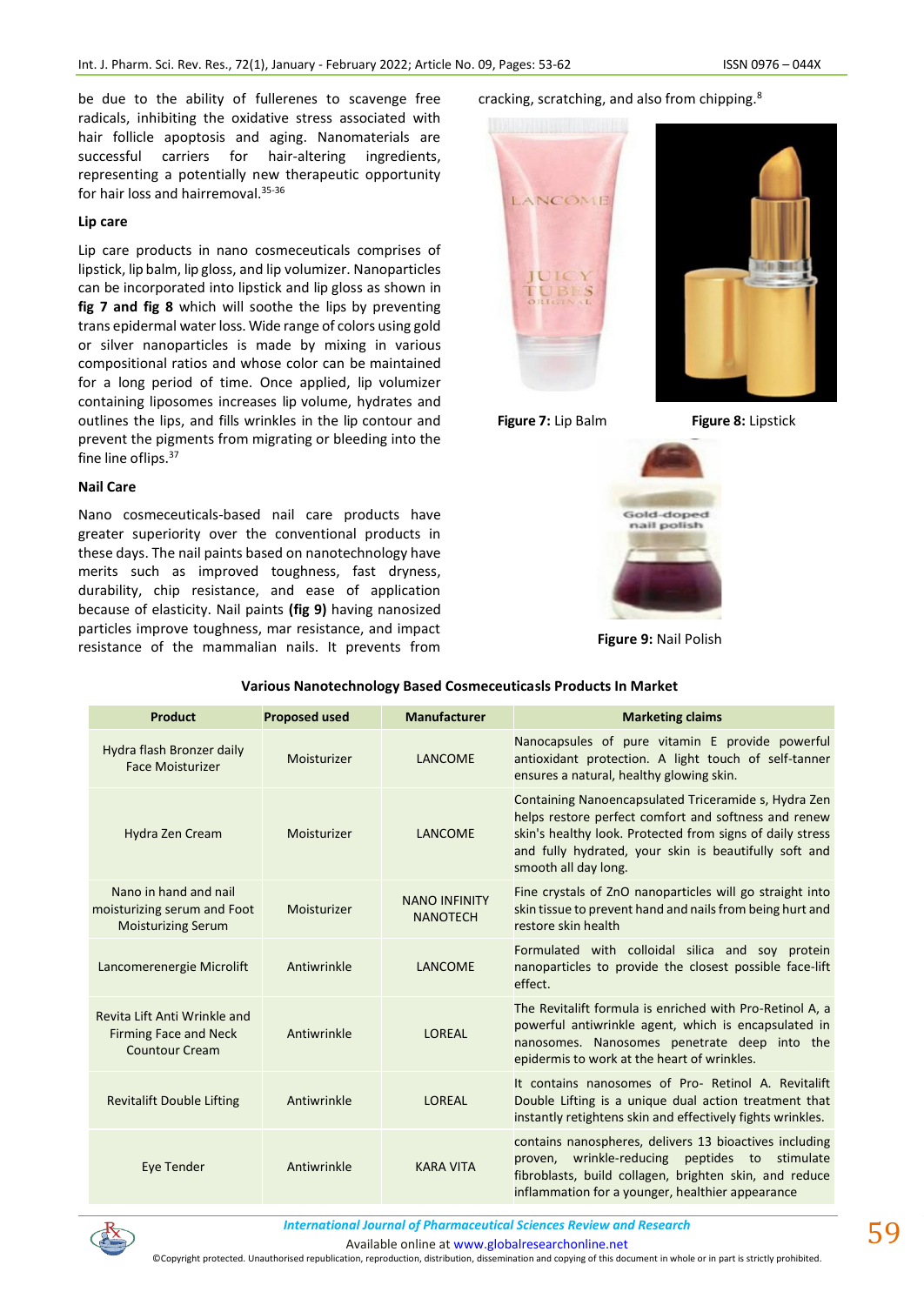| <b>Eye Contour Nanolift</b>                                  | Antiwrinkle<br>Antiaging | <b>EUOKO</b>          | It is based on nanocapsules technology. Lifting<br>nanocapsules join seven other immediate and long-term<br>fighters of fine lines, wrinkles, and puffiness. It provides<br>instant and long- term smoothness, gives the eye area<br>more radiance, and diminishes the appearance of dark<br>circles and puffiness             |
|--------------------------------------------------------------|--------------------------|-----------------------|--------------------------------------------------------------------------------------------------------------------------------------------------------------------------------------------------------------------------------------------------------------------------------------------------------------------------------|
| Soliel Soft-Touch Anti<br>Wrinkle Sun cream<br><b>SPF 15</b> | Antiwrinkle<br>Sunscreen | <b>LANCOME</b>        | It contains vitamin nanocapsules which help to preserve<br>skin's youth effectively. SPF 15 offers optimal protection<br>against the sun. It contains exclusive ingredients to<br>guarantee a long-lasting effect.                                                                                                             |
| Nano Gold Firming<br>Treatment                               | Antiaging                | <b>CHANTECAILLE</b>   | Infinitely small nanoparticles of pure gold are bound to<br>silk microfibers to firm and tone skin, while delivering<br>incredible anti-inflammatory, healing, and age defying<br>power.                                                                                                                                       |
| Nanosphere plus                                              | Antiaging                | <b>DERMASWISS</b>     | cells<br>revolutionary<br>antiaging<br>A stem<br>therapy<br>Nanosphere Plus serum has been specially formulated<br>to allow natural stem cells to preserve and protect skin<br>cells. Using the cells from a rare Swiss apple (Uttwiler<br>Spatlauber), Nanosphere Plus protects longevity and<br>combats chronological aging. |
| Zelens fullerene C 60<br>Night cream                         | Antiaging                | <b>ZELENS</b>         | Fullerene C-60 is a naturally occurring microscopic form<br>carbon which was found to have remarkable antioxidant<br>property                                                                                                                                                                                                  |
| Clearly it! Complexion mist                                  | Antiacne                 | Kara vita             | This nanosphere technology-based product tackles<br>acne Conditions and balance sebum production.<br>Nanosphere time-released bioactivies stimulate<br>capillary activity for all-day detoxifying results.                                                                                                                     |
| DiorSnow pure UV Base<br><b>SPF50</b>                        | Sunscreen                | Dior                  | Contains nano-UV filters for ultraprotection against the<br>damaging effects of UVA and UVB rays.                                                                                                                                                                                                                              |
| Soliel instant cooling sun<br>Spritz SPF15                   | Sun protection<br>spray  | Lancome               | Contains vitamin nanocapsule. Instant cooling sun spray<br>SPF15 immediately offers a sensation of freshness.<br>SPF15 provides optimal protection against the sun.                                                                                                                                                            |
| Fresh as a daily body lotion                                 | <b>Body lotion</b>       | Kara vita             | This lotion uses nanosphere to quickly penetrate,<br>moisturize, and nourish all types of skin.                                                                                                                                                                                                                                |
| Cosilnano beauty soap                                        | Cleanser                 | Natural Korea         | Silver nanoparticles are highly effective as disinfectant<br>and guarantee protection of skin.                                                                                                                                                                                                                                 |
| Cosil whitening mask                                         | Face mask                | Natural Korea         | Made with nanocolloidal silver used for the effect of<br>getting rid of the germs from your face, compressing<br>pores, soothing the skin condition, and keeping your<br>skin radiant and soft.                                                                                                                                |
| Nano-rama Nano gold mask<br>pack                             | Face mask                | <b>LEXON Nanotech</b> | It contains pure nanosized gold that is highly effective in<br>penetrating small pores and disinfecting skin, helps to<br>reduce pore size, and prevents and treats acne. It is well<br>known that nanogold is very effective disinfectants.                                                                                   |
| Primordial optimum Lip                                       | Lip treatement           | Lancome               | Delivers 100% botanically pure vitamin E<br>via<br>nanocapsule technology to reduce lip bleeding and<br>feathering due to fine lines and wrinkles.                                                                                                                                                                             |
| Lip Tender                                                   | Lip moisturizer          | Kara vita             | Ten bioactive ingredients are precisely calculated to<br>work within lyphazomes, delivering a 4-in-1 formula and<br>bringing long-lasting hydration for fast and dramatic lip<br>repair.                                                                                                                                       |
| Nano cyclic cleanser silver                                  | Cleanser                 | Nanocyclic            | Cyclic cleanser is a scientifically balanced blend of<br>nanosilver and natural ingredients. It kills harmfull<br>bacteria and fungi, treats can, exfoliates dead skin on all<br>parts of the body, diminishes age spots, deodorizes the<br>body. <sup>38</sup>                                                                |

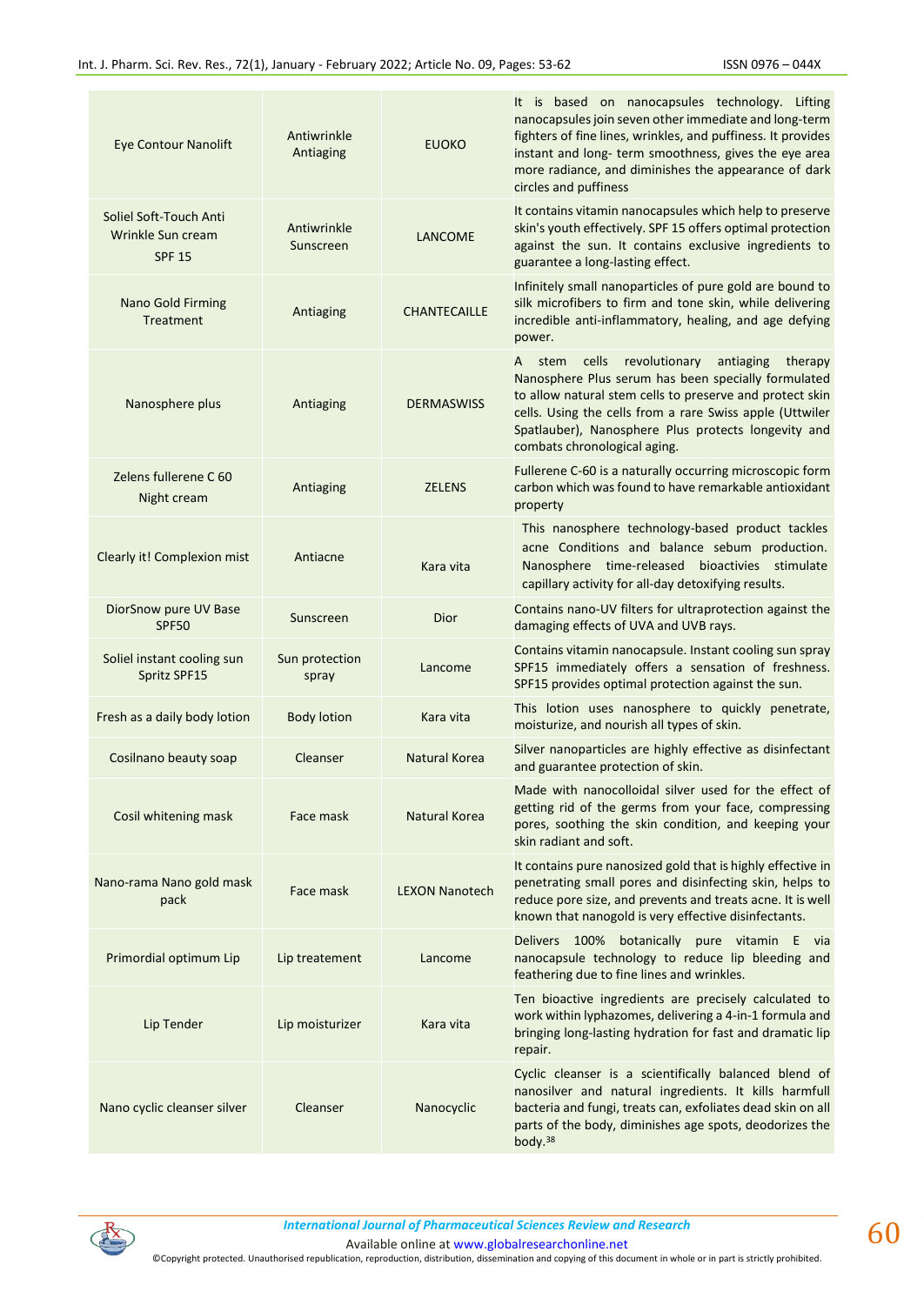### **Recent Advances in Nano product regulation**

Recently USFDA has published an Import Alert 66-38, for the skin care products labeled as antiaging creams. This is because there are numerous skin care products in the market which claims that the products counteract, retard, or control the aging process. According to the USFDA, a claim such as "molecules absorb and expand, exerting upward pressure to Lift wrinkles upward" is a claim for an inner structural change that would usually cause a product to be a drug. FDA has stated such claims are illegal on cosmetic labeling.<sup>39</sup>

In the European Union (EU), the new Cosmetic Products Regulation 1223/2009 attempts to go some way in addressing concerns over the nanomaterials. According to this regulation all ingredients present as nanomaterials must be indicated on the package, from July 11, 2013, with the word "nano". The format distinguishes a nanoparticle with the suffix "nano," so TiO2 becomes TiO2-nano. The regulation also requires that all the marketed cosmetics and sunscreens using nanoparticles be individually tested for safety. Cosmetic products containing nanomaterials must be notified by electronic means to the commission, providing data on identification, specification, quantity, toxicological profile, safety data, and foreseeable exposure conditions. Such notification must occur six months before a cosmetic product containing nanomaterials is placed in the market.<sup>40</sup>

### **Future Scope**

Nanotechnology is becoming increasingly popular as a part of modern era cosmetics. Constantly more and more innovative application of materials resulting from the use nanotechnology is being recognized. An exceptionally unique nanomaterial, carbon nanobuds have been identified with combined properties of carbon nanotubes and fullerenes. They are prepared by combining two most common allotropes of carbon, fullerenes and carbon nanotubes. Carbon nanotubes are specifically covalently bounded to fullerene like "sprouts/ buds ". They possess remarkably good field emitting properties. This may be in particular used in lipsticks and mascaras.

Furthermore, new nano sized metal pigments, in addition to the most known titanium dioxide and zinc oxide should be continuously investigated and proposed for colored cosmetics. Specifically shaped nanoparticle to fill the uneven surfaces.

Especially after plastic surgery for aesthetic appearance of body parts may open new horizons. Another promising area could be triggered release of nanomaterials on skin facilitated by skin pH gradient. Enzymes conjugated with protein nanocarriers are also receiving attention due to their exceptional water binding capacity into the layers of skin. <sup>41</sup>

# **CONCLUSION**

Growth of cosmeceutical industry is increasing day by day as the cosmeceuticals market is highly diversified, with products coming from major and small manufacturers and local companies around the world. In view of all the scientific evidence it is suggested that nanoparticles in cosmetics offer large health benefits and applicability, nevertheless they need to be acutely characterized to ensure safe use and complete removal from body. Major limitation being the economical aspect which is the limiting factor for growth of nanomaterials in cosmetics. At the core, cosmetics must be safe and truthfullyeffective.<sup>42</sup>

### **REFERENCES**

- 1. Pastrana H, Avila A, Tsai CS. Nanomaterials in cosmetic products: The challenges with regard to Current legal frameworks and consumer exposure. NanoEthics. 2018 Aug; 12(2): 123-37.
- 2. Cornier J, Keck CM, Van de Voorde M, editors. Nanocosmetics: From Ideas to Products. Springer; 2019 Jun 14.
- 3. Gupta RB. Fundamentals of drug nanoparticles. In Nanoparticle Technology for Drug Delivery 2006 Jan 13; pp. 25-44. CRC Press.
- 4. Cho EJ, Holback H, LiuKC, Abouelmagd SA, Park J, Yeo Y. Nanoparticle characterization: state of the art, challenges, and emerging technologies. Molecular pharmaceutics. 2013 Jun3; 10(6): 2093-110.
- 5. Lohani A, Verma A, Joshi H, Yadav N, Karki N. Nanotechnology-based cosmeceuticals. International Scholarly Research Notices.2014.
- 6. Jamkhande PG, GhuleNW, Bamer AH, Kalaskar MG. Metal nanoparticles synthesis: An overview on methods of preparation, advantages and disadvantages, and applications. Journal of Drug Delivery Science and Technology. 2019 Oct1; 53: 101174.
- 7. Nanda A, Nanda S, Nguyen TA, Slimani Y, Rajendran S, editors. Nanocosmetics: Fundamentals, Applications and Toxicity. Micro and Nano Technologies; 2020.
- 8. EaliaSA, Saravanakumar MP. A review on the classification, characterisation, synthesis of Nanoparticles and their application. InIOP Conference Series: Materials Science and Engineering 2017 Nov 1; Vol. 263, No. 3: p. 032019. IOP Publishing.
- 9. Ganesh K, Archana D. Review Article on Targeted Polymeric Nanoparticles: An Overview. Am. J. Adv. Drug Deliv.2013; 3(3): 196-215.
- 10. Mudshinge SR, DeoreAB, Patil S, Bhalgat CM. Nanoparticles: emerging carriers for drug delivery. Saudi pharmaceutical journal. 2011 Jul1; 19(3): 129-41.
- 11. Sharma AK, Keservani RK, Kesharwani RK, editors. Nanobiomaterials: applications in drug Delivery. CRC Press; 2018 Jan 3.
- 12. Mezei M, Gulasekharam V. Liposomes-a selective drug delivery system for the topical route of Administration I. Lotion dosage form. Life Sciences. 1980 May5; 26(18): 1473-7.
- 13. ManosroiA, Chutoprapat R, Abe M, Manosroi J. Characteristics of niosomes prepared by Supercritical carbon dioxide (scCO2) fluid. International journal of pharmaceutics. 2008 Mar20; 352(1-2): 248-55.
- Tournilhac F, Simon P, inventors; LO real SA, assignee.